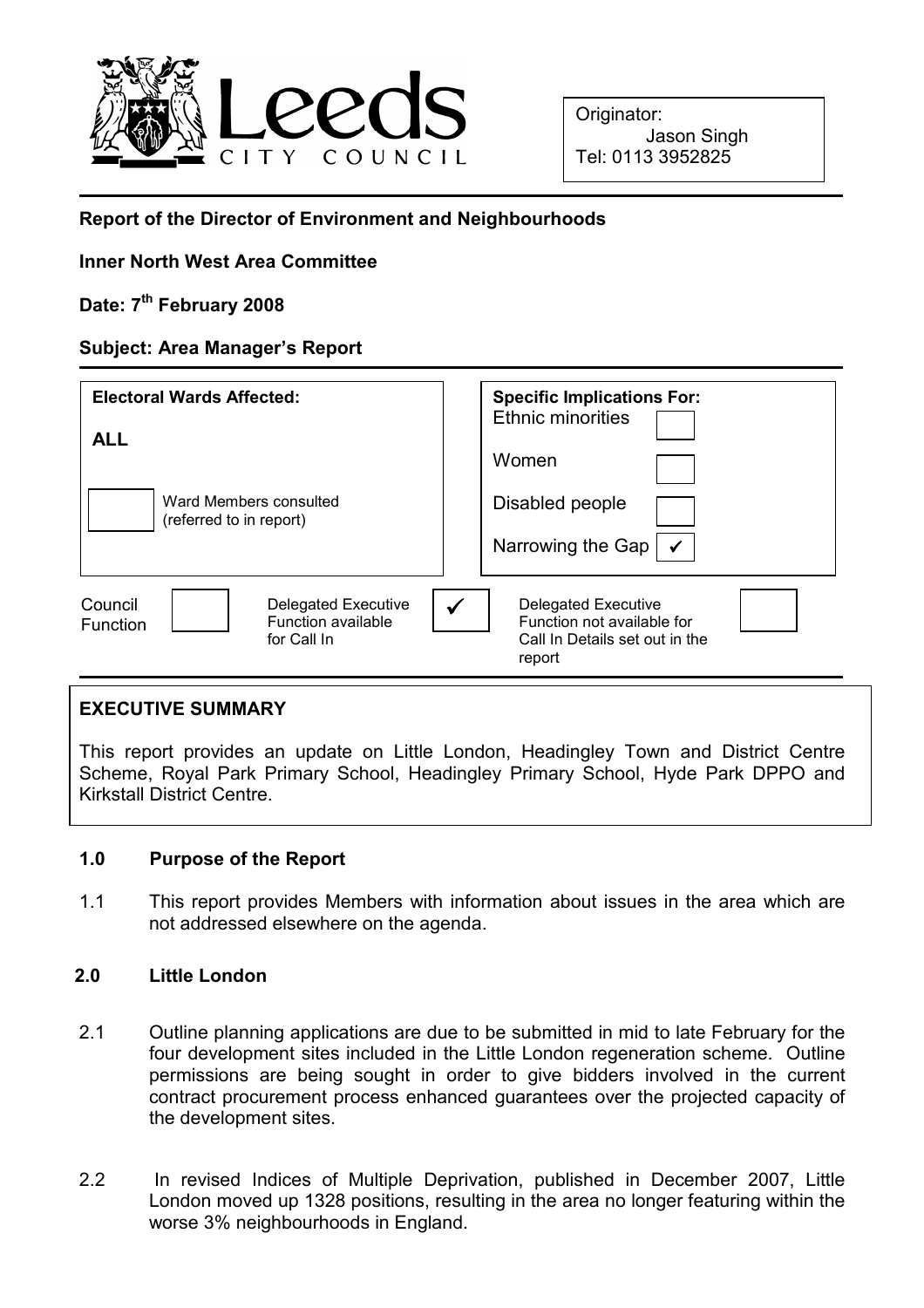2.3 This outcome has been supported by a considerable amount of multi agency work in the area over the past two years, a commitment from local residents to improve their area and over £500,000 of investment through Neighbourhood Management.

## 3.0 Headingley Town & District Centre Scheme

3.1 It is expected that the detailed design stage for the Headingley scheme will commence in spring 2008. Prior to this Area Management intend to reconvene the Central Headingley Strategy Group, as part of the overall consultation that will inform the final scheme designs.

## 4.0 Royal Park Primary School

- 4.1 Following the last Area Committee, Area Management officers have met with members of the Royal Park Community Consortium. The meeting raised a few issues to be resolved and highlighted gaps in the consultation in need of filling.
- 4.2 Area Management are now working with the consortium and other community groups and the following actions are to be undertaken:-
	- Survey responses to be increased to 100 through a random door knocking exercise;
	- RPCC to hold a community meeting where people will be asked to contribute to the consultation;
	- An increased survey response rate from the BME community;
	- RPCC to undertake an analysis of the consultation responses (to compare with that done by the Council); and
	- A site visit to be undertaken, so that members of RPCC can see where the community space is proposed.

## 5.0 Headingley Primary School

- 5.1 Headingley Development Trust's application to the Community Asset Transfer Fund, seeking the majority of the projected refurbishment costs, has received favourable feedback from initial assessment. The final outcome of the application is expected in March 2008.
- 5.2 A site visit to the school, with representatives from the Community Asset Transfer Fund's administrative body, took place on Friday 25<sup>th</sup> January.

## 6.0 Hyde Park DPPO

- 6.1 Following on from Area Committee's request, at its December  $13<sup>th</sup>$  meeting, to consult on a number of smaller areas rather than one big area, community consultation was delayed pending further discussion with ward Members.
- 6.2 Once this issue is resolved the consultation process will commence with community drop in sessions held as part of the consultation, where members of the public can ask questions and hand in their views. The process will involve 28 days legal notice, 3 weeks for Licensing Panel and a further 28 days for the second legal notice, expected implementation is mid to late April.